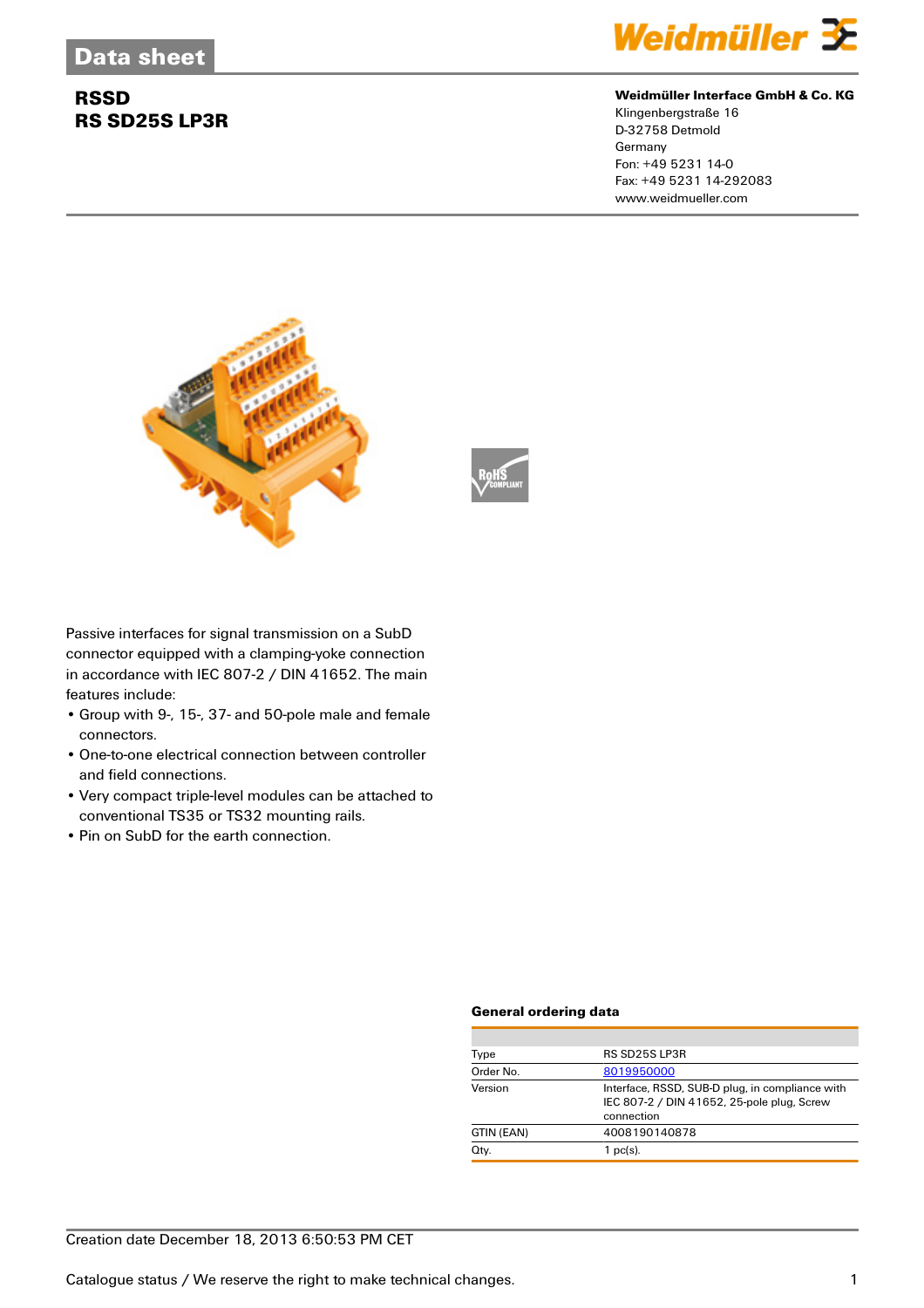## **RSSD RS SD25S LP3R**

# **Technical data**



#### **Weidmüller Interface GmbH & Co. KG**

Klingenbergstraße 16 D-32758 Detmold Germany Fon: +49 5231 14-0 Fax: +49 5231 14-292083

| <b>Dimensions and weights</b>               |                                                                  |                                                      |                         |
|---------------------------------------------|------------------------------------------------------------------|------------------------------------------------------|-------------------------|
|                                             |                                                                  |                                                      |                         |
| Length                                      | 60 mm                                                            | Width                                                | 87 mm                   |
| Height                                      | 80 mm                                                            | Net weight                                           | 159 <sub>g</sub>        |
| <b>Temperatures</b>                         |                                                                  |                                                      |                         |
|                                             |                                                                  |                                                      |                         |
| Operating temperature                       | $0+55^{\circ}C$                                                  | Storage temperature                                  | $-40+70$ °C             |
| <b>Connection Data</b>                      |                                                                  |                                                      |                         |
| Connection on control side                  | SUB-D plug, in compliance                                        |                                                      |                         |
|                                             | with IEC 807-2 / DIN<br>41652                                    | Number of poles (control side)                       | 25-pole plug            |
| Connection (field side)                     | LP3R 5.08mm                                                      | Earthing                                             | Yes                     |
| Protective earth connection                 | Flat-blade contact                                               |                                                      |                         |
| <b>Rating data</b>                          |                                                                  |                                                      |                         |
|                                             |                                                                  |                                                      |                         |
| Rated voltage                               | 100 V                                                            | Rated current per connection                         | 1.5A                    |
| <b>Insulation coordination (EN50178)</b>    |                                                                  |                                                      |                         |
|                                             |                                                                  |                                                      |                         |
| According to<br>Surge voltage category      | <b>DIN EN 50178</b><br>Ш                                         | Rated insulation voltage<br>Pollution severity level | 100 V<br>$\overline{2}$ |
| Pulse voltage test (1,2/50µs)               | 0.8 kV                                                           |                                                      |                         |
|                                             |                                                                  |                                                      |                         |
| <b>Connection field</b>                     |                                                                  |                                                      |                         |
| Type of connection                          | Screw connection                                                 | Clamping range, min.                                 | $0.13 \text{ mm}^2$     |
| Clamping range, max.                        | $6 \text{ mm}^2$                                                 | Solid, min. H05(07) V-U                              | $0.5$ mm <sup>2</sup>   |
| Solid, max. H05(07) V-U                     | $6 \, \text{mm}^2$                                               | Flexible, min. H05(07) V-K                           | $0.5$ mm <sup>2</sup>   |
| Flexible, max. H05(07) V-K                  | $4 \text{ mm}^2$                                                 | Flexible with sleeve, max.                           | $2.5 \text{ mm}^2$      |
| Flexible with sleeve, min.                  | $0.5$ mm <sup>2</sup>                                            | Sleeve with plastic collar, max.                     | $2.5$ mm <sup>2</sup>   |
| Min. wire cross-section, AWG [field]        | <b>AWG 26</b><br>0.5 Nm                                          | Max. wire cross-section, AWG [field]                 | <b>AWG 12</b>           |
| Tightening torque, min.<br>Stripping length | 6 mm                                                             | Tightening torque, max.                              | $0.6$ Nm                |
| <b>Classifications</b>                      |                                                                  |                                                      |                         |
|                                             |                                                                  |                                                      |                         |
| <b>ETIM 3.0</b>                             | EC001419                                                         | <b>UNSPSC</b>                                        | 30-21-18-01             |
| eClass 5.1                                  | 27-24-22-04                                                      | eClass 6.2                                           | 27-24-22-04             |
| eClass 7.1                                  | 27-24-22-04                                                      |                                                      |                         |
| <b>Product information</b>                  |                                                                  |                                                      |                         |
|                                             |                                                                  |                                                      |                         |
| Descriptive text accessories                | Refer to the "Universal cables PAC-UNIV" section in this chapter |                                                      |                         |
| <b>Approvals</b>                            |                                                                  |                                                      |                         |
| Approvals                                   |                                                                  |                                                      |                         |
|                                             |                                                                  |                                                      |                         |
|                                             |                                                                  |                                                      |                         |
|                                             |                                                                  |                                                      |                         |
| <b>ROHS</b>                                 | Conform                                                          |                                                      |                         |
|                                             |                                                                  |                                                      |                         |
|                                             |                                                                  |                                                      |                         |

### Creation date December 18, 2013 6:50:53 PM CET

Catalogue status / We reserve the right to make technical changes. 2